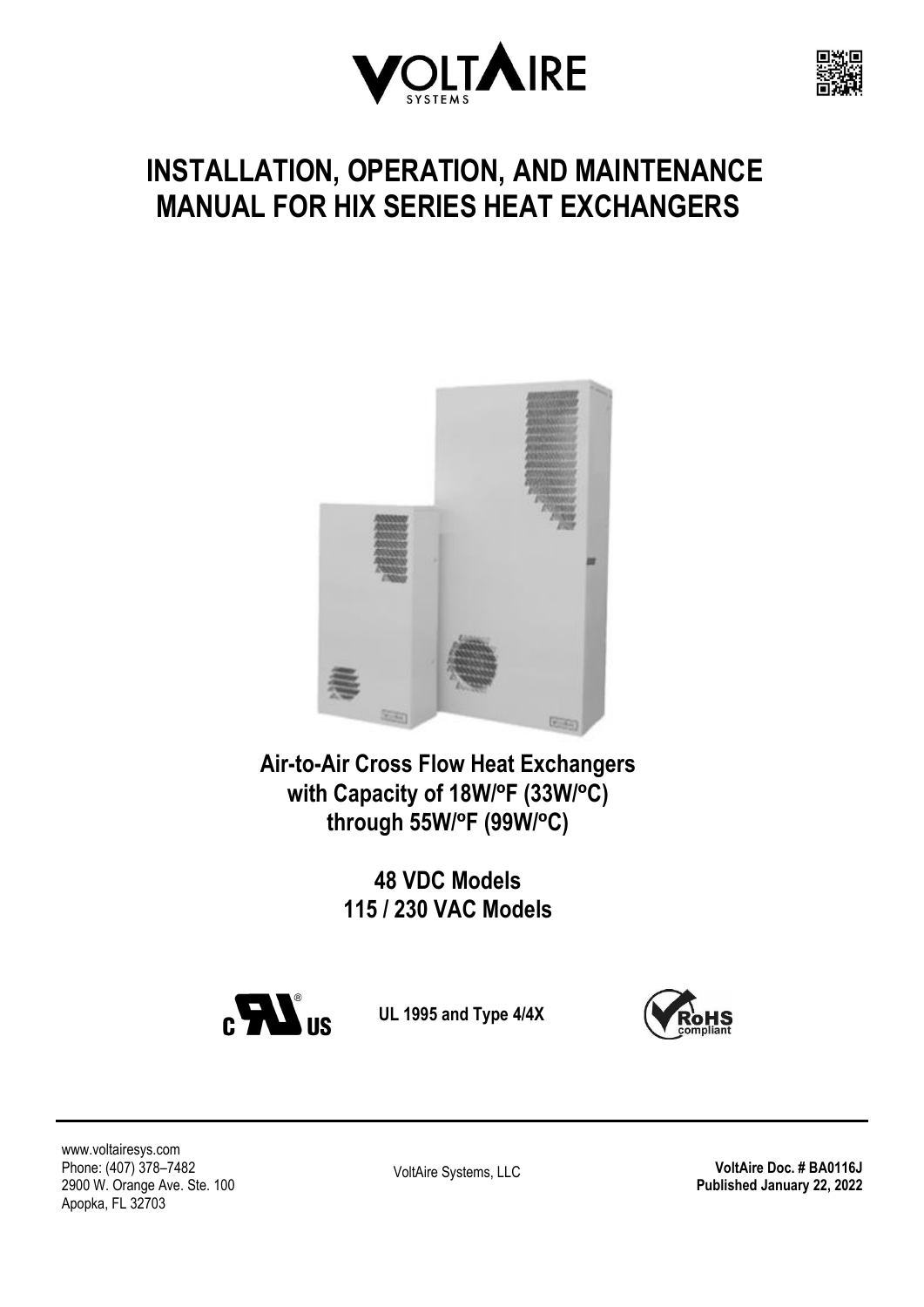



## **TABLE OF CONTENTS**

<span id="page-1-10"></span><span id="page-1-9"></span><span id="page-1-8"></span><span id="page-1-7"></span><span id="page-1-6"></span><span id="page-1-5"></span><span id="page-1-4"></span><span id="page-1-3"></span><span id="page-1-2"></span><span id="page-1-1"></span><span id="page-1-0"></span>

| 3. |  |
|----|--|
|    |  |
|    |  |
|    |  |
|    |  |
|    |  |
|    |  |
|    |  |
|    |  |
|    |  |
|    |  |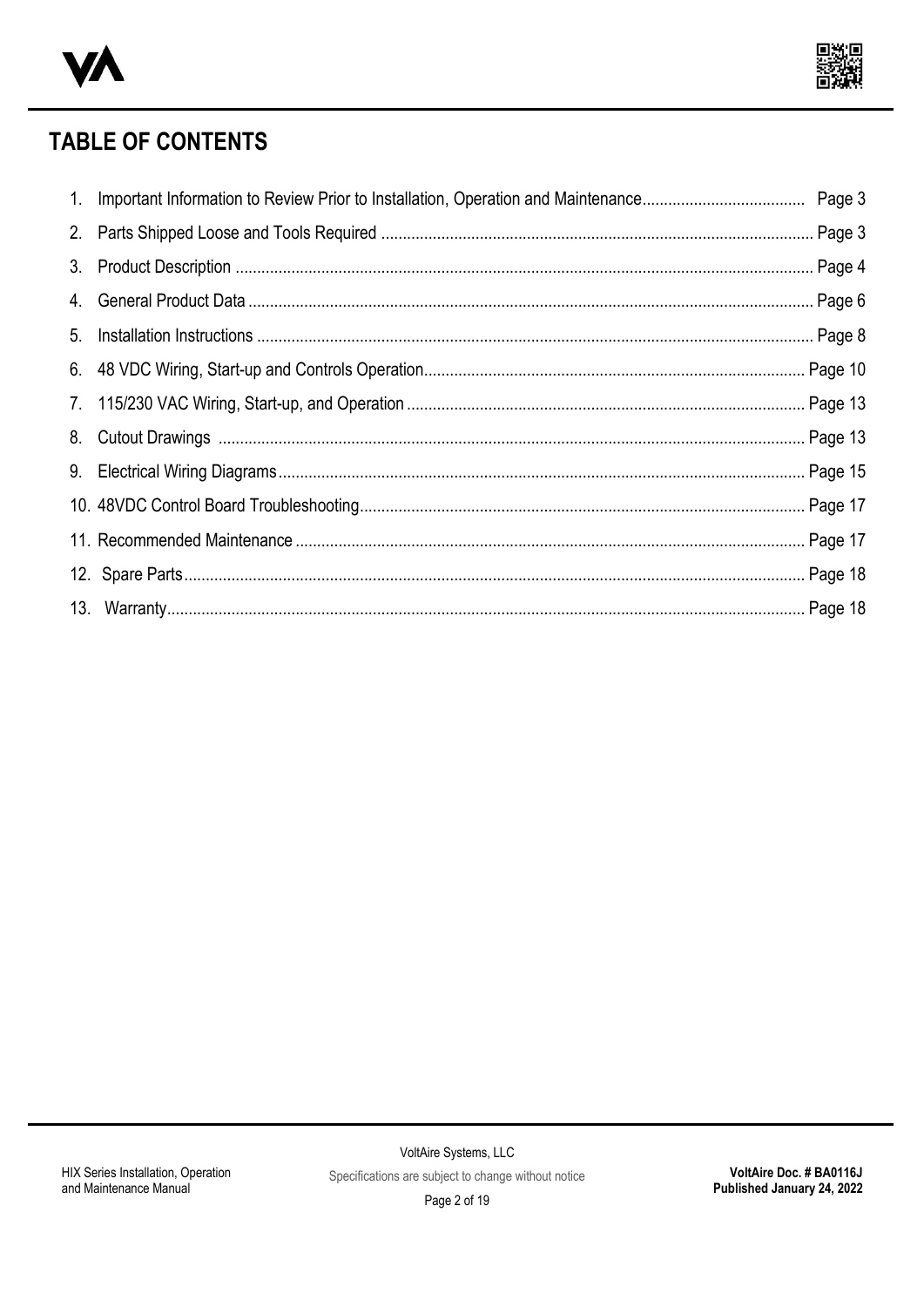



### **[1](#page-1-0). IMPORTANT INFORMATION TO REVIEW PRIOR TO INSTALLATION, OPERATION AND MAINTENANCE**

- **Read the ENTIRE MANUAL prior to installing and maintaining** the heat exchanger. Do not install or perform maintenance on the heat exchanger if you do not understand all of the instructions. Contact VoltAire at (407) 378-7482 with any technical questions or concerns.
- **Warning: Improper installation and operation may cause property damage, personal injury or loss of life.** The heat exchanger shall only be installed and maintained by a qualified professional in strict accordance with the requirements within this manual and in accordance with all local, state and federal codes.
- In the event of a conflict, code requirements shall take precedence over the instructions provided within this manual. The installer shall be aware of all code requirements and shall comply fully.
- Use care when transporting and lifting the heat exchanger.
- Remove power from the unit during maintenance and installation, as line voltage may be dangerous, hazardous and lethal.
- **Warning: Wear proper personal protection equipment, including but not limited to safety glasses, goggles and gloves. Edges may be sharp.**
- A field provided time delay fuse or breaker must be provided with the power supply circuit serving the heat exchanger. The installer shall size this fuse or breaker in accordance with all applicable codes. Verify wire terminals and voltage prior to plugging into the heat exchanger, otherwise you may damage the heat exchanger's electrical components.
- For 48 VDC power supply, verify polarity and apply correctly as improper operating voltage may result in unit damage. See Section 6 for additional information on verifying polarity.
- These instructions should be retained by the owner and/or with the unit.

### **[2](#page-1-1). PARTS SHIPPED LOOSE AND TOOLS/MATERIALS PROVIDED BY THE INSTALLER**

#### **Materials Shipped Loose with the Heat Exchanger**

a) Gasket kit:

| <b>UNIT</b>                                     | <b>PART NUMBER</b> |
|-------------------------------------------------|--------------------|
| <b>HIX018</b><br><b>HIX025</b>                  | A6F0001LAA         |
| <b>HIX035</b><br><b>HIX045</b><br><b>HIX055</b> | A6F0002LAA         |

b) Two (2) M6X25 Threaded Studs with two (2) M6 Nuts and two (2) M6 Lock Washers

HIX Series Installation, Operation and Maintenance Manual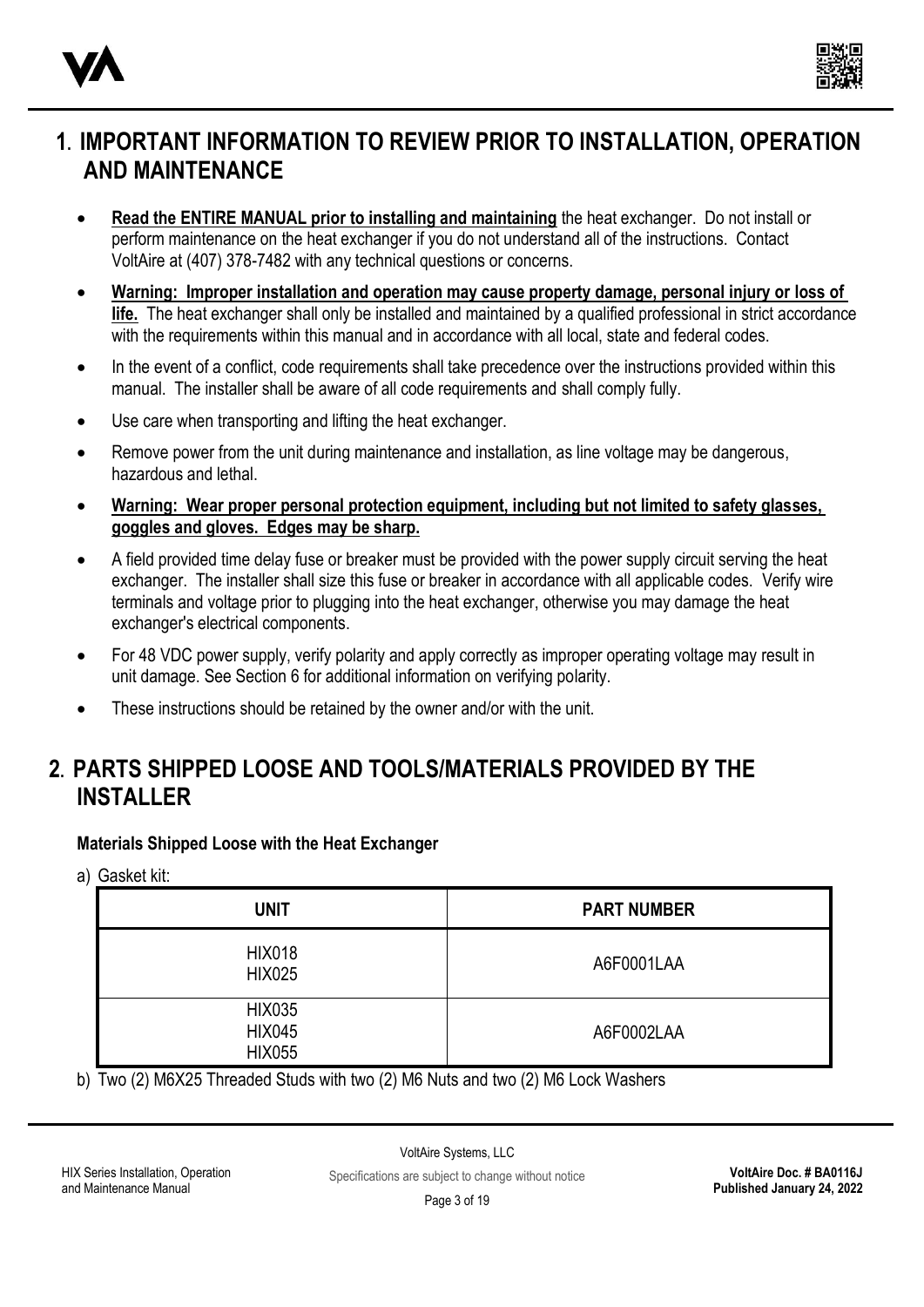



#### c) M6x25 Mounting Bolts:

| <b>UNIT</b>                                     | <b>QUANTITY</b> |
|-------------------------------------------------|-----------------|
| <b>HIX018</b><br><b>HIX025</b>                  | 10              |
| <b>HIX035</b><br><b>HIX045</b><br><b>HIX055</b> | 14              |

#### d) Standard electrical cable/wire lead:

| <b>UNIT</b>        |                                                                                   | <b>DESCRIPTION</b>                       |  |
|--------------------|-----------------------------------------------------------------------------------|------------------------------------------|--|
| 48 VDC Models      | <b>HIX018</b><br><b>HIX025</b>                                                    | 60" Long Wire Lead with Male Molex Plug  |  |
|                    | <b>HIX035</b><br><b>HIX045</b><br><b>HIX055</b>                                   | 144" Long Wire Lead with Male Molex Plug |  |
| 115/230 VAC Models | <b>HIX018</b><br><b>HIX025</b><br><b>HIX035</b><br><b>HIX045</b><br><b>HIX055</b> | 72" Cable, No Plug                       |  |

#### **Required Tools and Materials provided by Installer**

- a) Fuse or Breaker
- b) Exterior rated silicone sealant
- c) T25 Torx tamper resistant screw driver
- d) M4 HEX head screw driver (M6 screws)
- e) M10 Nut Driver/wrench (M6 hex nuts)
- f) 5/16" HEX Driver
- g) Torque wrench
- h) Wire-Stripper

### **[3.](#page-1-2) PRODUCT DESCRIPTION**

Voltaire Systems HIX Series Cross Flow Heat Exchangers are designed for high efficiency and high performance heat transfer in a closed airflow loop to prevent introduction of exterior air into the equipment/cabinet. The heat exchangers are an industrial heat management system especially designed for heat management of electronic enclosures or equipment, including those requiring battery backup. This product is a passive thermal management system without a refrigeration system and is designed for applications where the interior temperature may exceed the exterior (ambient) temperature. This product will work in extreme temperature range from -40ºF to 158ºF (-40ºC to 70ºC).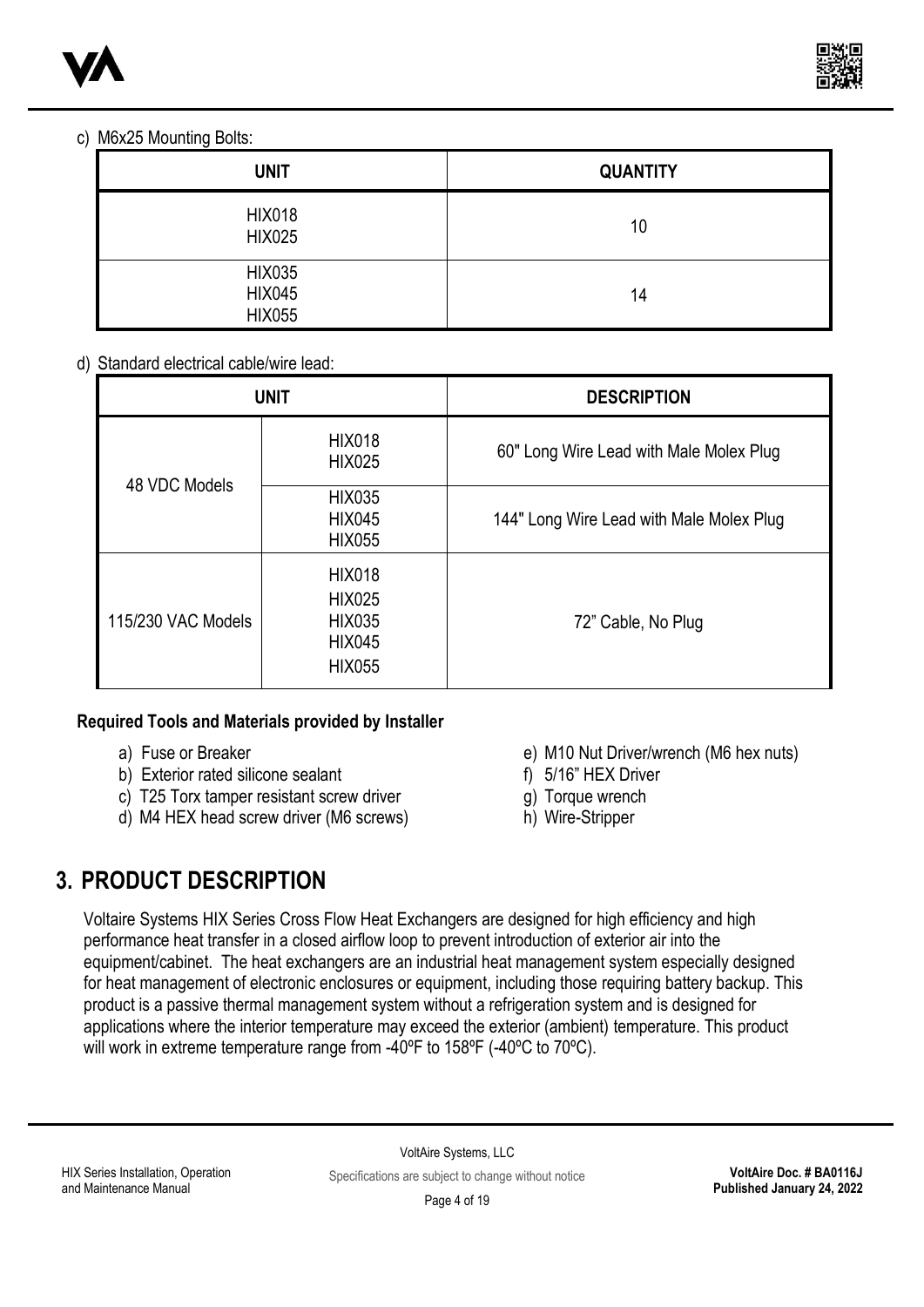



Figure 1 shows the exterior and interior airflow intake and exhaust locations. Exterior air enters the heat exchanger in the bottom front left corner, and exhausts in the upper front right corner. Interior air enters the intake on the rear top left and discharges out of the rear bottom right.



**Figure 1 – Heat Exchanger Airflow**

The heat exchangers are UL/cUL Recognized per UL 1995/CSA 22.2 NO. 236-15 and UL tested and UL Recognized for compliance with UL Type 4/4X. HIX Series fans are salt fog certified by a 3rd party per GR-487- CORE 3.34.1 and ASTM B117 for 720 hours. The aluminum heat exchanger core is coated with epoxy for additional durability in corrosive atmospheres.

For the 48 VDC models, an integrated 48 VDC control board is used to control fan speed to optimize energy performance while minimizing noise. The board is programmed to operate the interior and exterior fan based upon the interior temperature within the cabinet, equipment or building. The interior fan will operate at 25% capacity continuously when the cabinet is above 0ºC and below 25ºC. At 25°C, the exterior fan will energize and both the exterior and interior fans will modulate from 25% to 100% between 25°C and 40°C. Reference Figure 11 on page 12 for fan speed design based upon interior temperature.

The 48VDC board includes a Form C contact closure (NO or NC) alarm for loss of fan, thermistor or high temperature. The 48VDC board is accessible from the interior exhaust opening of the internal airflow, or if inaccessible from the interior, accessible by removing the cover and front panel of the unit as seen in Figure 4 on page 8. The 48VDC board includes a test button to verify operation, as described in Section 6.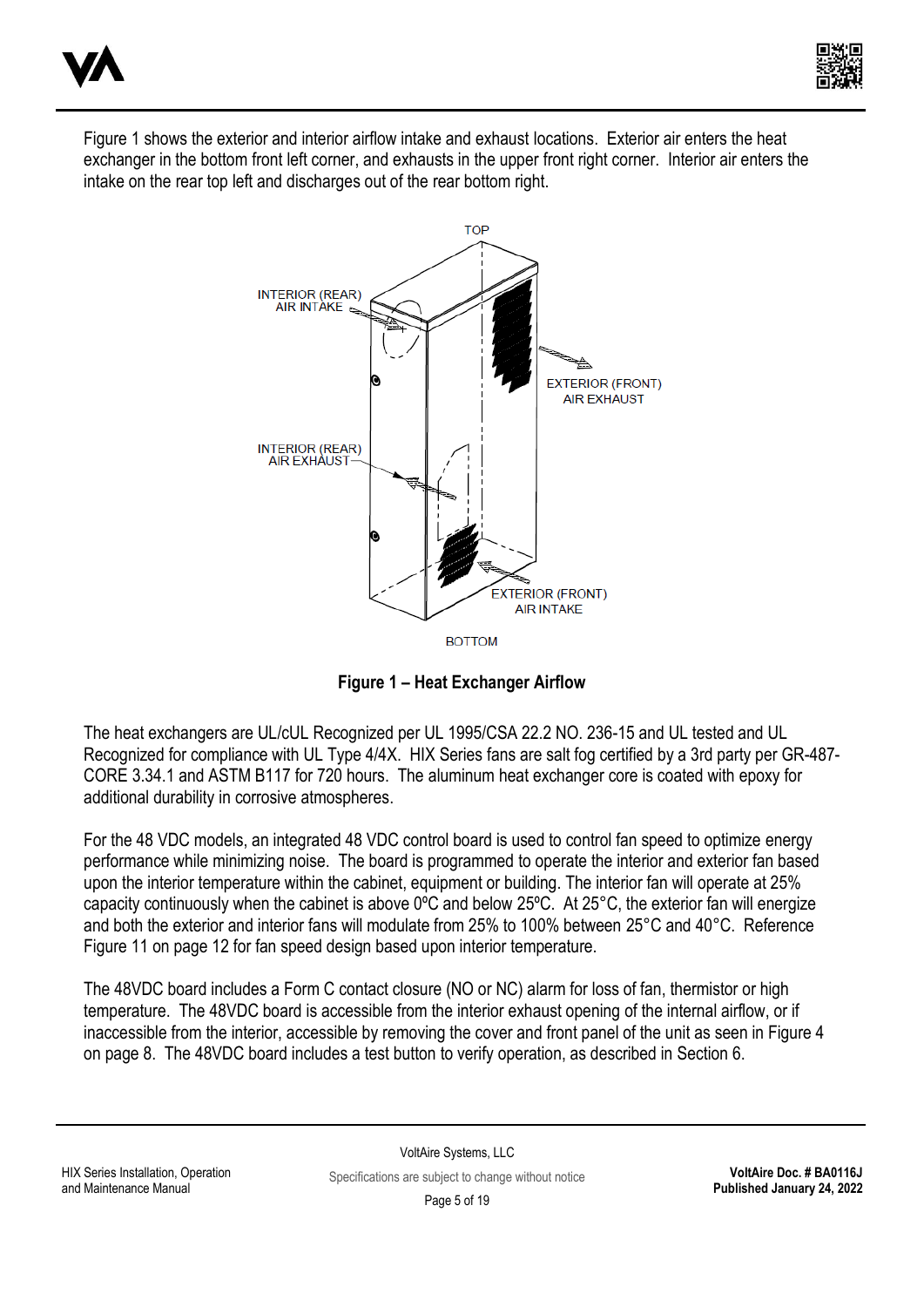



For 115/230VAC models, an optional snap temperature disc is available to operate the fans above a predetermined temperature.

The heat exchanger cabinet and brackets are fabricated out of acrylume for improved durability, a powder coated cover, and security screws attach the cover to the heat exchanger. The unit is easily mounted to a cabinet or equipment with the enclosed field installed gasket and M6 mounting kit. All operable parts are accessible from the exterior of the cabinet allowing for maintenance without removal of the heat exchanger from the cabinet, equipment or building.

### **[4](#page-1-3). GENERAL PRODUCT DATA**



**Figure 2 - Model Nomenclature**



**Figure 3 - Unit Dimensions**

HIX Series Installation, Operation and Maintenance Manual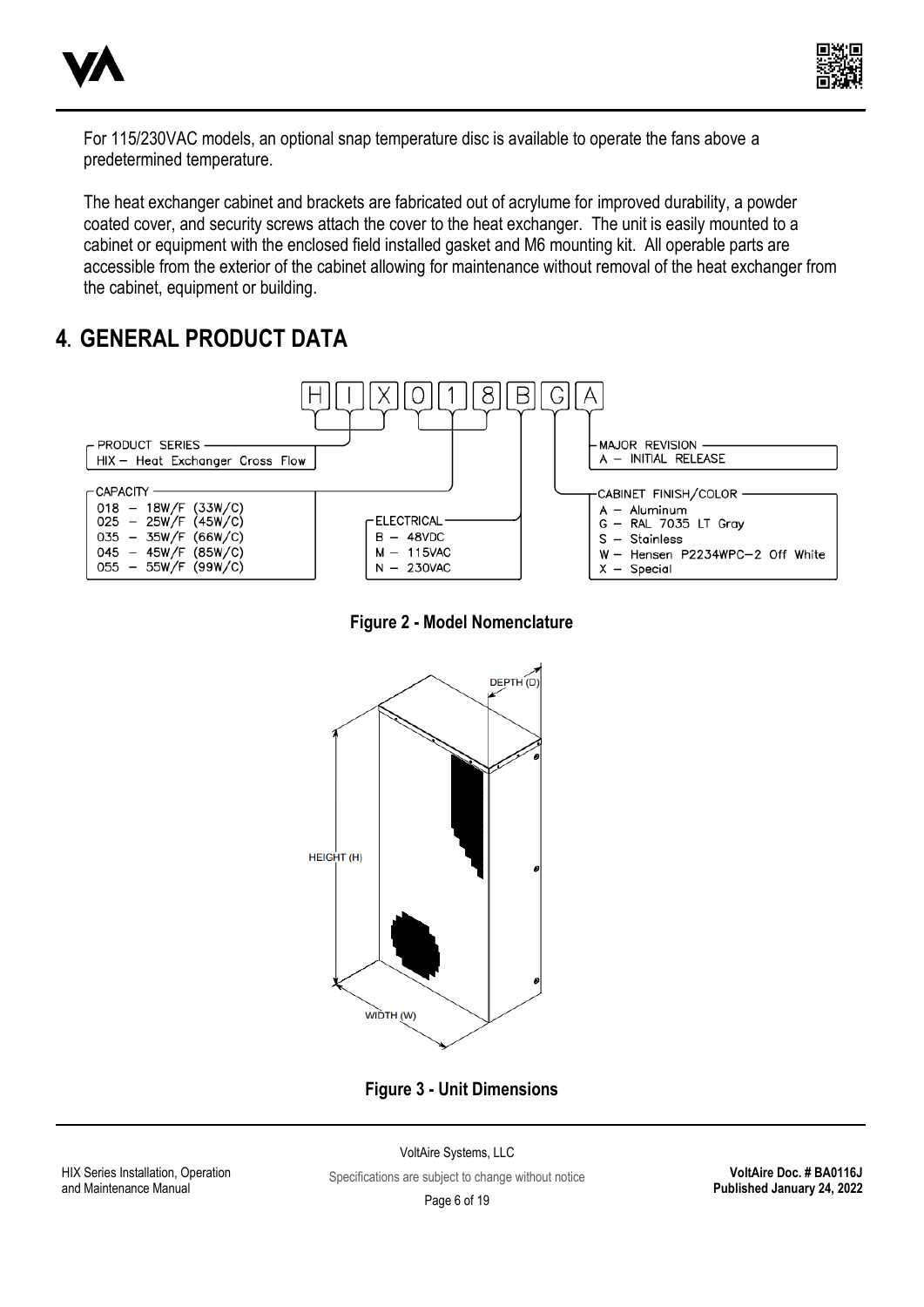



| <b>MODEL</b><br>NUMBER <sup>1</sup> | <b>NOMINAL CAPACITY 1</b> | <b>RATED VOLTAGE</b> | <b>FULL LOAD</b><br>(AMPS) <sup>2</sup> | <b>WEIGHT (lbs.)</b> | <b>NOMINAL SIZE</b><br>Width x Height x<br>Depth (in.) |
|-------------------------------------|---------------------------|----------------------|-----------------------------------------|----------------------|--------------------------------------------------------|
| <b>HIX018B</b>                      | 18 W/ºF (33 W/ºC)         | 48 VDC               | 1.5                                     | 19.2                 | $12.0 \times 22.8 \times 4.8$                          |
| <b>HIX025B</b>                      | 25 W/ºF (45 W/ºC)         | 48 VDC               | 1.5                                     | 20.1                 | $12.0 \times 22.8 \times 5.3$                          |
| <b>HIX035B</b>                      | 35 W/°F (63 W/°C)         | 48 VDC               | 3.1                                     | 40.3                 | $17.8 \times 35.5 \times 5.3$                          |
| <b>HIX035M</b>                      |                           | <b>115 VAC</b>       | 3.5                                     | 42.7                 | $17.8 \times 35.5 \times 5.3$                          |
| <b>HIX035N</b>                      |                           | <b>230 VAC</b>       | 1.9                                     | 43.0                 | $17.8 \times 35.5 \times 5.3$                          |
| <b>HIX045B</b>                      | 45 W/ºF (81 W/ºC)         | 48 VDC               | 3.1                                     | 45.6                 | $17.8 \times 35.5 \times 6.5$                          |
| HIX045M                             |                           | <b>115 VAC</b>       | 3.5                                     | 54.4                 | $17.8 \times 35.5 \times 6.5$                          |
| <b>HIX045N</b>                      |                           | <b>230 VAC</b>       | 1.9                                     | 54.7                 | $17.8 \times 35.5 \times 6.5$                          |
| <b>HIX055B</b>                      | 55 W/°F (99 W/°C)         | 48 VDC               | 4.3                                     | 47.5                 | $17.8 \times 35.5 \times 8.5$                          |
| <b>HIX055M</b>                      |                           | <b>115 VAC</b>       | 3.5                                     | 54.9                 | $17.8 \times 35.5 \times 8.5$                          |
| <b>HIX055N</b>                      |                           | <b>230 VAC</b>       | 1.9                                     | 55.5                 | $17.8 \times 35.5 \times 8.5$                          |

<sup>1</sup> Capacity is nominal based upon free airflow without restrictions; Locating the heat exchanger where airflow is restricted may reduce capacity; Nominal capacity is at exterior temperature of 45ºC (113ºF) and interior temperature of 55ºC (131ºF), Δ 10ºC (Δ18ºF)

<sup>2</sup> Field provided fuse or breaker is required; Installer shall verify size and insure compliance with all applicable codes.



### **Figure 4 – HIX Series Heat Exchanger Configuration**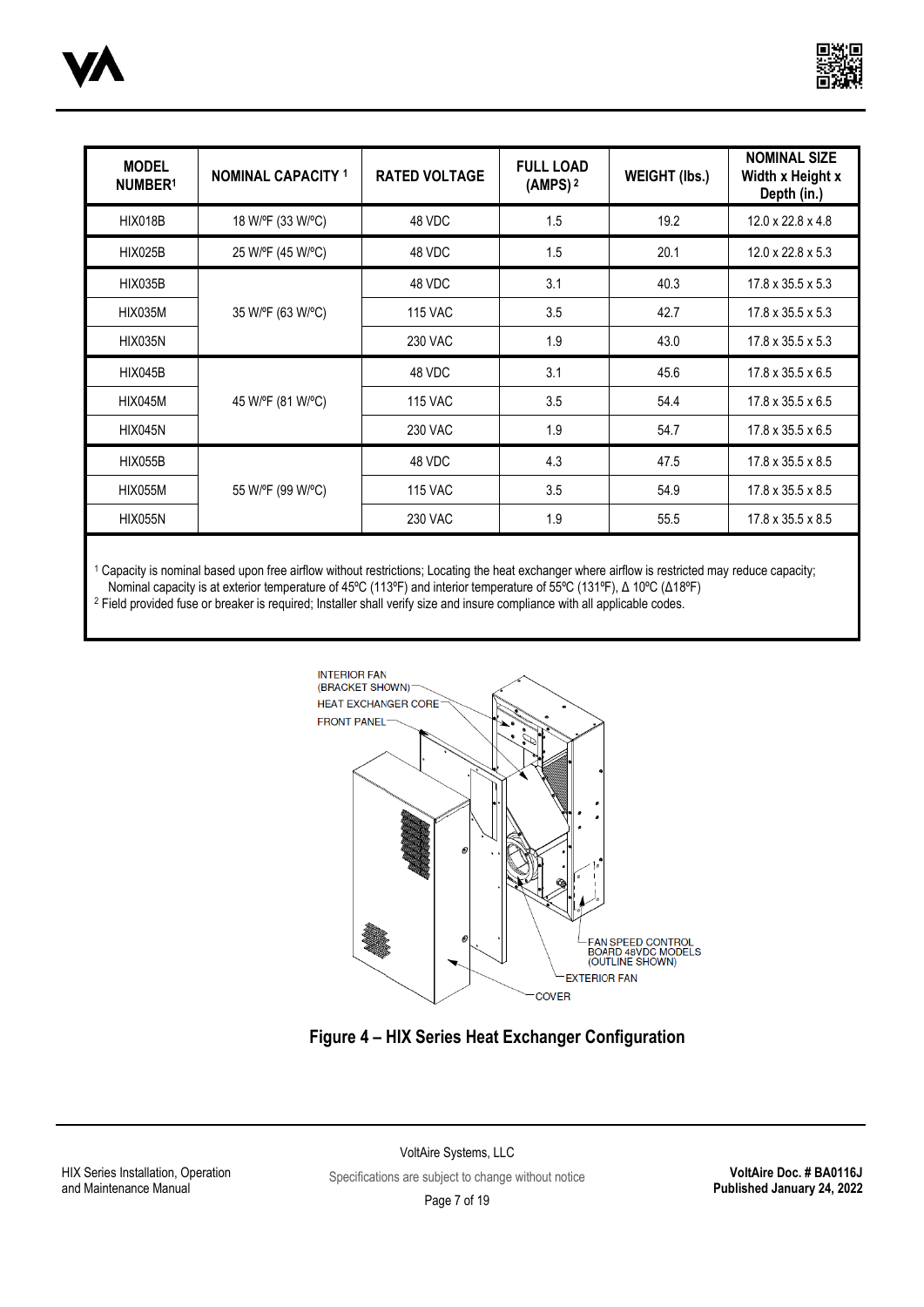



### **[5](#page-1-4). INSTALLATION INSTRUCTIONS**

The heat exchanger can be installed on any flat vertical surface. Do not install the unit in a horizontal position and verify the unit is level. The heat exchanger should be located on a cabinet or equipment such that airflow is not restricted by obstructions of the interior or exterior intake and exhaust openings. Obstruction of airflow will reduce capacity of the heat exchanger.

Using the cutout template shown in Section 8, prepare the wall for the interior intake and exhaust openings and fastener locations. Clean the mounting surface to remove any dust, grease and/or debris, including any metal burrs resulting from metal cutting.



**Figure 5 - Typical Installation**

Remove the cover from the heat exchanger by removing the T25 Torx security screws on the sides of the cover. Set the cover to the side as it will not be placed back on the unit until installation is complete.

Using the gasket kit provided, place the gasket on the back of the heat exchanger immediately abutting the mounting hole locations. Figure 6 reflects the location of the gasket with the hatched area. Insure there are no gaps in the gasket and verify the entire perimeter is sealed with gasket.

Insert two (2) M6x25 threaded studs provided into the top left and right corner mounting holes on the back of the unit. These studs are provided to allow the unit to be placed on the cabinet in a temporary manner while the other fasteners are installed. Do not over-tighten these studs as they will be tightened fully when the nuts are installed. Install the M6x25 bolts at each of the mounting locations. Install the M6 nuts and washers on the M6 studs. Tighten the M6 mounting bolts and nuts on the M6 studs to 50 in-lbs torque.

From the exterior, inspect the gasket to verify the gasket is tight and there are no visible leakage points. Using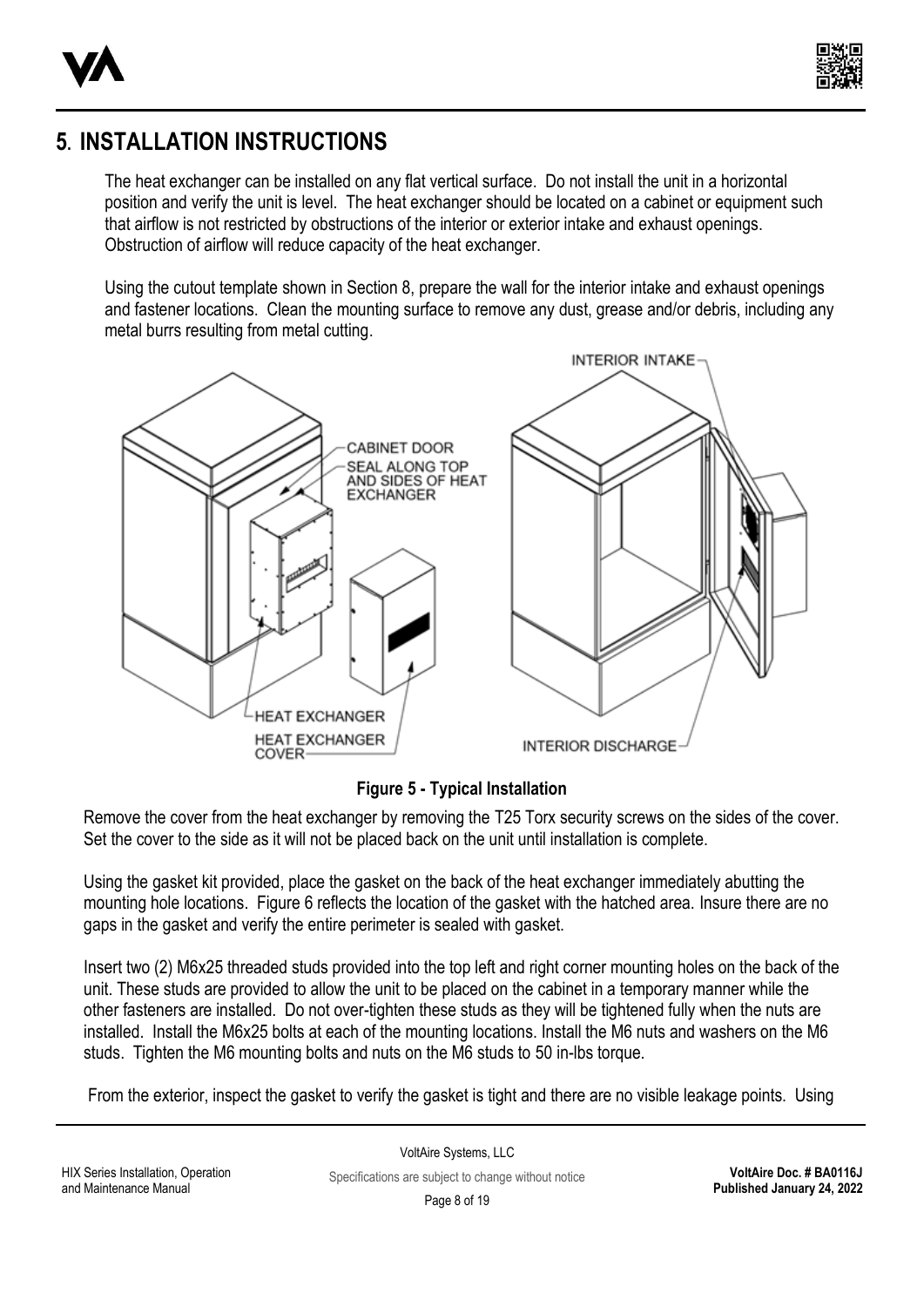



a field supplied sealant, seal around top and sides of the heat exchanger. Note that the heat exchanger is fully maintainable without removal from the cabinet/equipment; therefore this sealant will not be required to be removed for the purpose of routine maintenance. Therefore, use a liberal amount of sealant.

Once the sealant is sufficiently dry, place the heat exchanger cover on the heat exchanger and fasten with the security screws.

Installation of the heat exchanger is complete, with the exception of applying power and starting the unit per the instructions below.



**Figure 6 – Rear/Back of Heat Exchanger**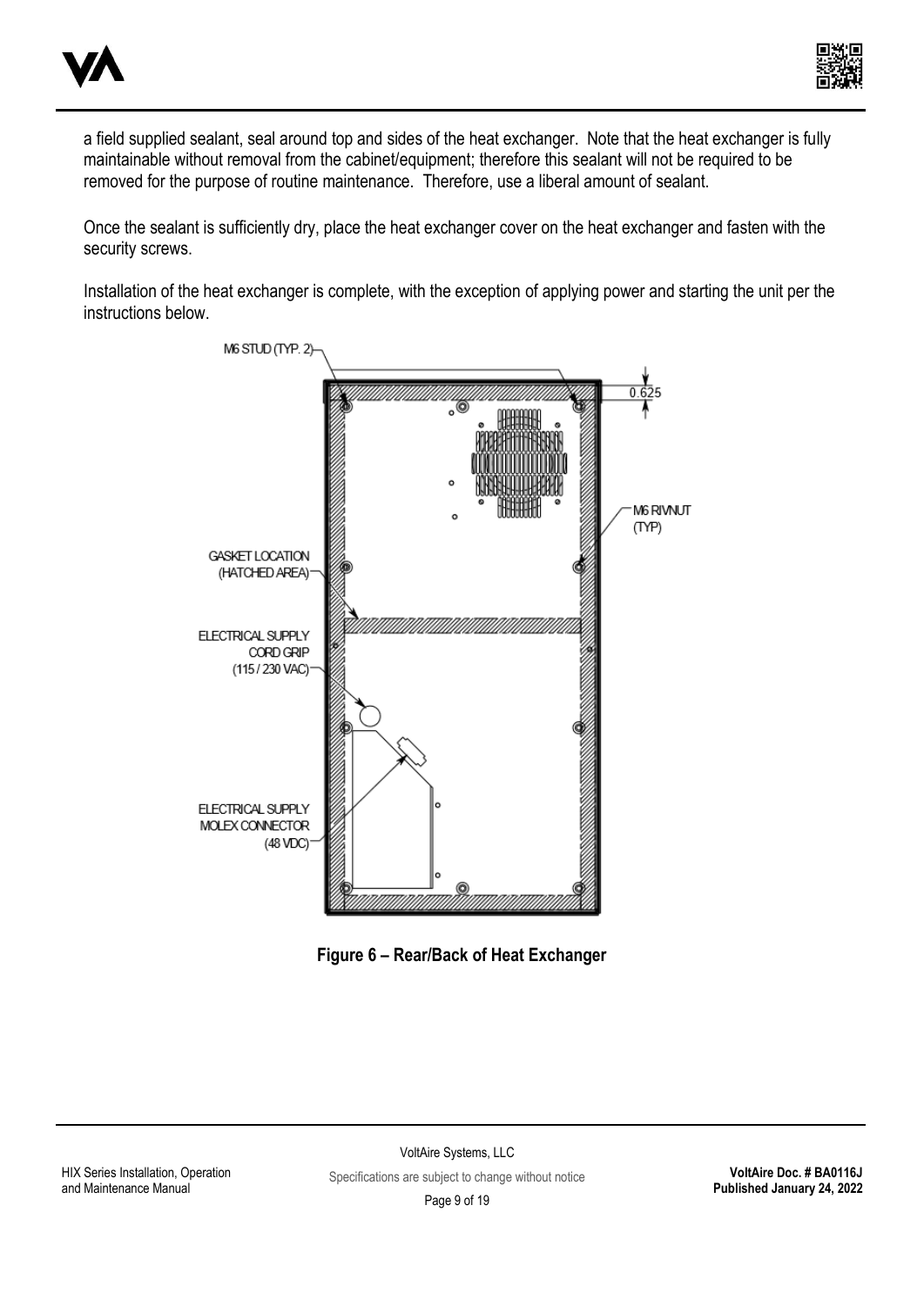



## **[6](#page-1-5). 48 VDC MODEL WIRING, START-UP AND CONTROLS INSTRUCTIONS**

**STOP AND READ BEFORE PROCEEDING!** Proceed with **CAUTION** as the 48 VDC must be wired with the proper polarity. Failure to connect the 48 VDC power cable correctly may damage the heat exchanger control board and/or motors. Verify supply voltage is nominal 48 VDC, with no more than 20% voltage variation. Check 48VDC polarity at breaker/fuse prior to energizing system to verify proper 48 VDC positive and negative terminals at unit. Many telecom power circuits are -48 VDC and require careful attention to apply proper polarity. Unit damage due to improper polarity is not covered under warranty. Do not rely on the power supply wire colors to determine polarity. Equipment damage (non-warranty) and/or personal injury may result.

**Negative (-) 48 VDC Power Supply Polarity Check:** Per Figure 7, check polarity per Step 1 and apply power per Step 2.





Place the volt meter negative probe to ground and move the positive probe to both power supply terminals to identify the positive nad negative terminals for the -48VDC power supply; the positive terminal to ground will reflect 0VDC voltage and measuring the negative terminal with ground will reflect a negative voltage.

**STEP 2:** Once you have identified which power wire is nominal -48VDC, wire -48VDC to the VoltAire negative (-) terminal



### **WARNING: DO NOT RELY ON THE POWER SUPPLY WIRE COLORS TO DETERMINE POLARITY. EQUIPMENT DAMAGE (NON-WARRANTY AND/OR PERSONAL INJURY MAY RESULT.**

### **Figure 7 – 48 VDC Power Supply Polarity Check**

The connection to the heat exchanger shall be made with a male connection with the pin numbers and wire locations as shown in Figure 8. A 60" or 144" long lead with male molex connector is shipped loose for connection to the power source. A time delay fuse or breaker is required and shall be sized per applicable code.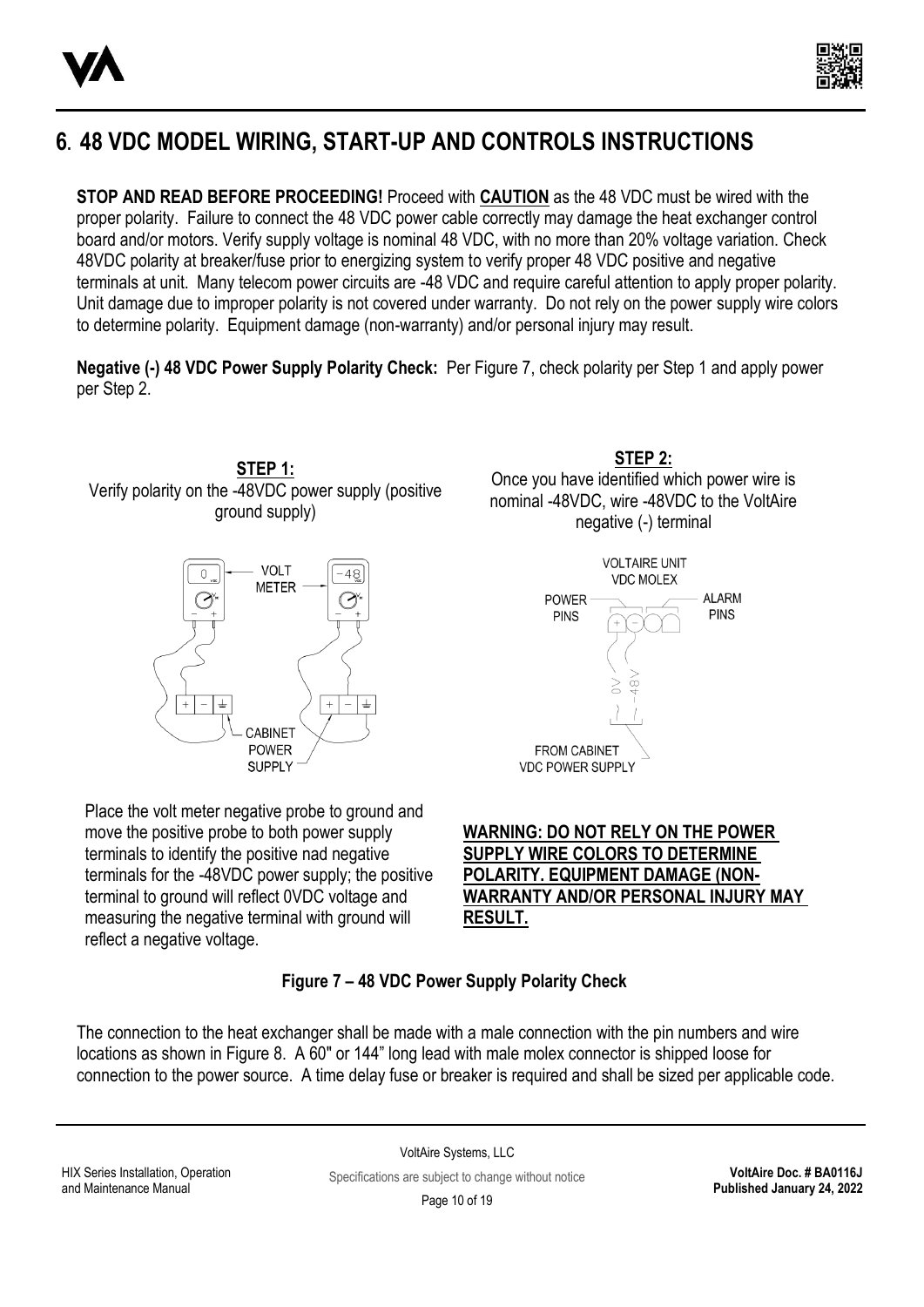



**Figure 8 – 48 VDC Wire Connections**

Ensure that the heat exchanger is fully assembled and verify that the fans are protected with the provided covers. Any loose parts/tools shall be removed and be careful to avoid body contact with the moving fans.

Apply power to the unit: the unit may not automatically operate if temperatures are not within the range as shown on Figure 11 on page 12.

Unit functionality can be tested through a test button, which will operate the fans at maximum 100% capacity for a period of 2 minutes and 30 seconds. Upon startup, press and hold the button for 2 seconds and the unit will begin test mode. The test mode will continue until the test period ends, or the test mode button is pushed again for 2 seconds.

Two DIP switches are included which allows for the installer to select one of four desired high temperature alarm set points as shown in Figure 9. The manufacturer's default high temperature alarm set point is 65ºC.

| <b>High Temperature Alarm Setpoint</b> | <b>DIP Switch 1</b> | <b>DIP Switch 2</b> |
|----------------------------------------|---------------------|---------------------|
| 45°C / 113°F                           | Off                 | Off                 |
| $55^{\circ}$ C / 131 $^{\circ}$ F      | Off                 | Οn                  |
| $60^{\circ}$ C / 140 $^{\circ}$ F      | .)n                 | Off                 |
| 65°C / 149°F                           | .)n                 | .)n                 |
| --<br>-  . -                           | . .                 |                     |

**Figure 9 – High Temperature Alarm DIP Switch Settings**

The board includes a potentiometer to adjust maximum fan speed. In order to enable potentiometer, contact VoltAire Systems for required jumper. The default setting from the factory is maximum 100% airflow capacity. Lowering the fan speed, thus reducing heat exchanger capacity, may be necessary to reduce noise and/or to reduce energy use. To allow testing and real time adjustment of the maximum fan speed, the test button may be activated and fan speed adjusted with the potentiometer during the test sequence.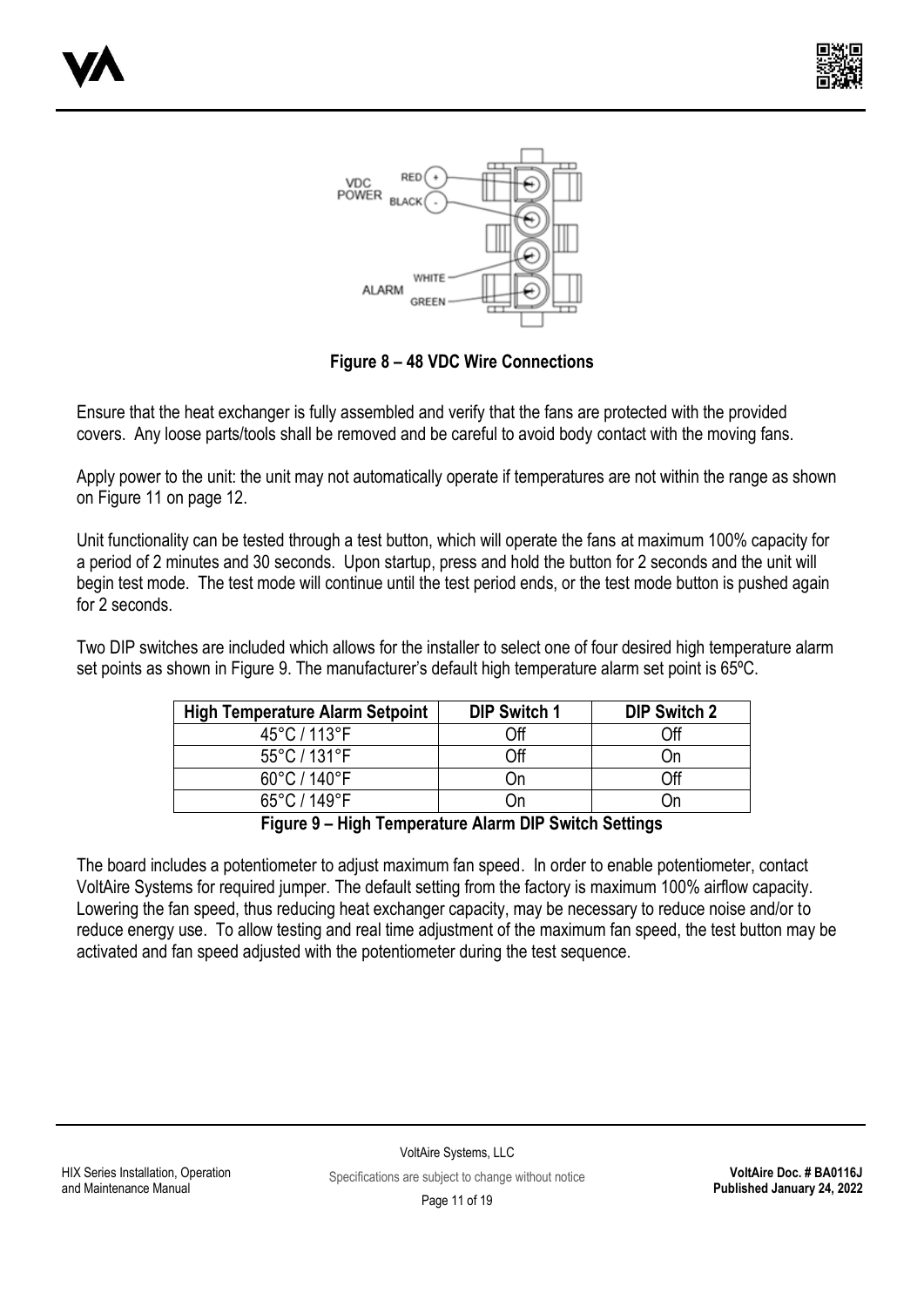





The alarm output is a Form C contact closure which is rated at 2A at 30VDC. Form C is essentially a SPDT switch without data transmission. NO (Normally Open) and NC (Normally Closed) contacts are provided for alarm output. Upon an active alarm, the contact will close if NC pins are used or open if NO pins are used. An alarm state will be triggered by a high temperature alarm, a fan failure, and/or thermistor failure.





**Figure 11 - Fan Speed/Interior Temperature Graph**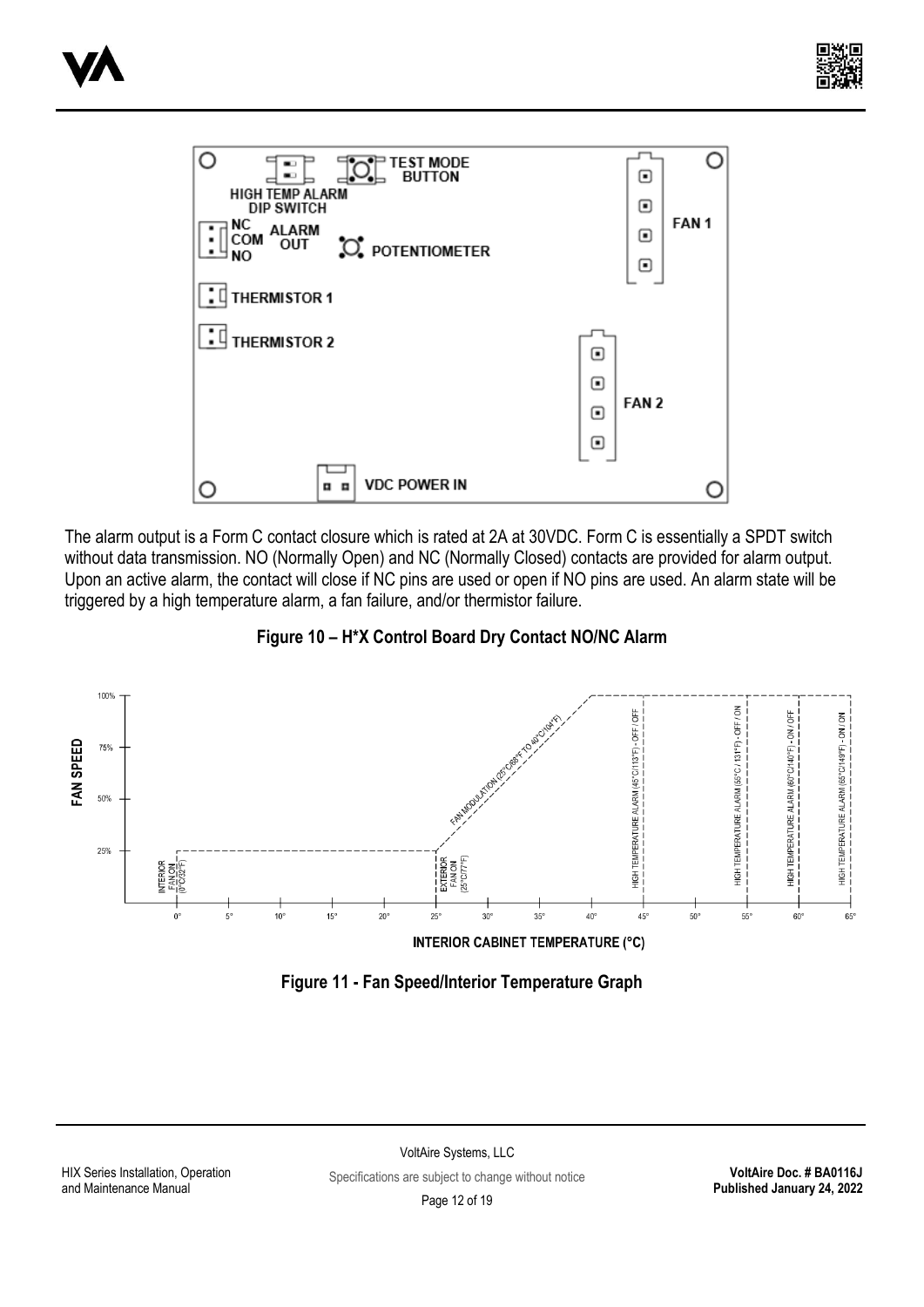



### **[7](#page-1-6). 115/230 VAC WIRING, START-UP, AND OPERATION**

Disconnect power to the unit. A three conductor 78" long VAC electrical service line is provided with the unit. Install a field supplied fuse or breaker, size per all applicable codes, between the power supply and the unit. Ground the unit.

115 and 230 VAC models do not have fan control board, but rather are powered at all times. An optional snap temperature disc may be included, which will operate the fans when the temperature is above the snap disc temperature set points as described below. Models with a snap disc will include an Alpha Special Code designation for the last two digits of the non-standard model number. The snap disc will be located within the interior airflow discharge plenum. The snap disc controls the external fan loop. A temperature rise above 60ºF / 15.5ºC turns on the external fan, a temperature decrease below 40ºF / 4ºC will turn off the external fan.

Verify that no loose parts or equipment are within the heat exchanger and all covers are installed. Apply voltage to the unit. Verify both interior and exterior fan operation.

### **[8](#page-1-7). CABINET/EQUIPMENT CUTOUT DRAWINGS**

The mounting/cutout drawings below reflect the interior airflow intake and exhaust cutouts as well as the mounting hole spacing/size for the M6 mounting studs and bolts. Cutouts shown below are for field reference only. Please contact VoltAire Systems for design files if needed.



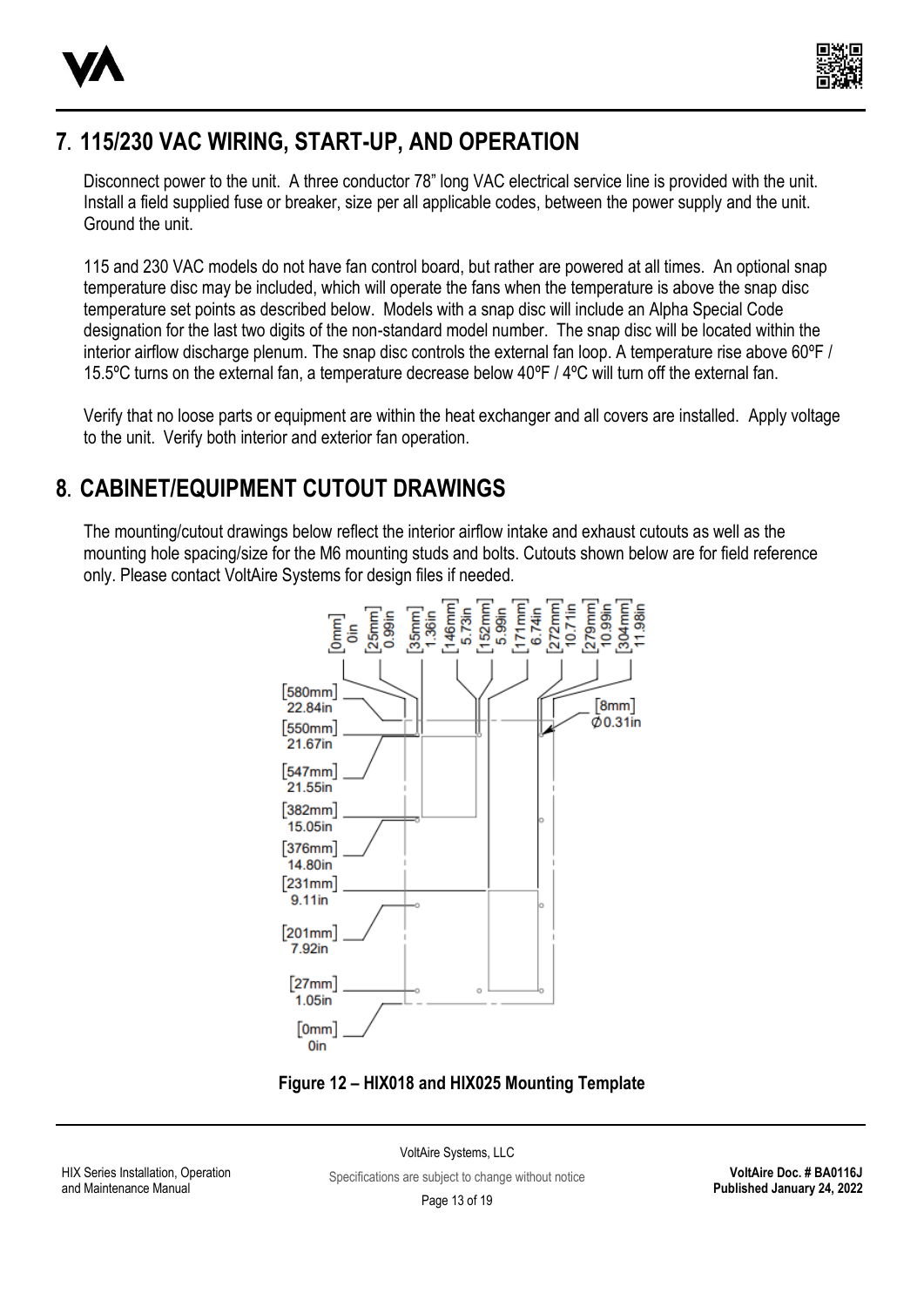



**Figure 13 – HIX035, HIX045 and HIX055 Mounting Template**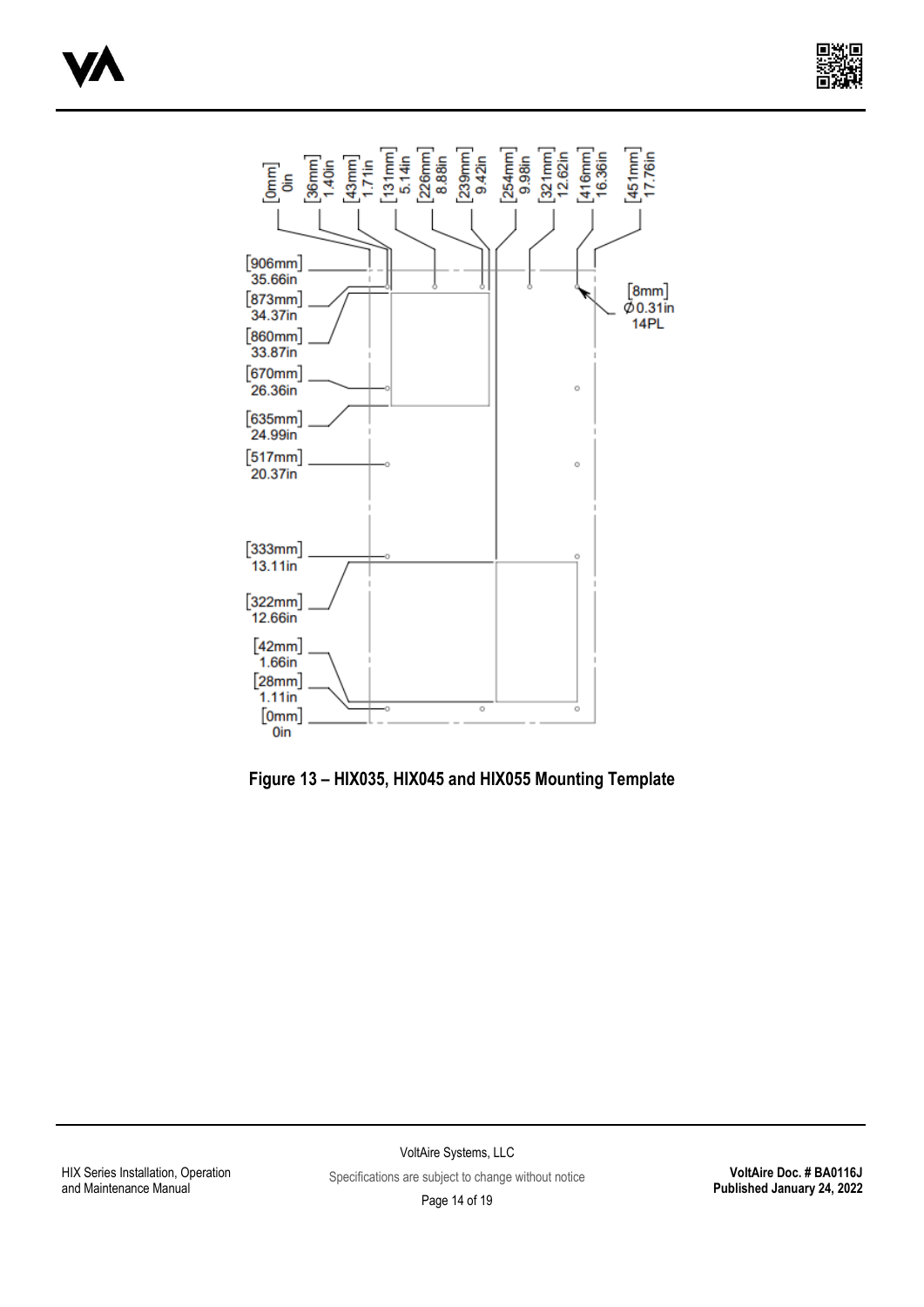



### **9. ELECTRICAL WIRING DIAGRAMS**



**Figure 14 – 48 VDC Wiring Diagram for all 48 VDC Models with a Speed Control Board**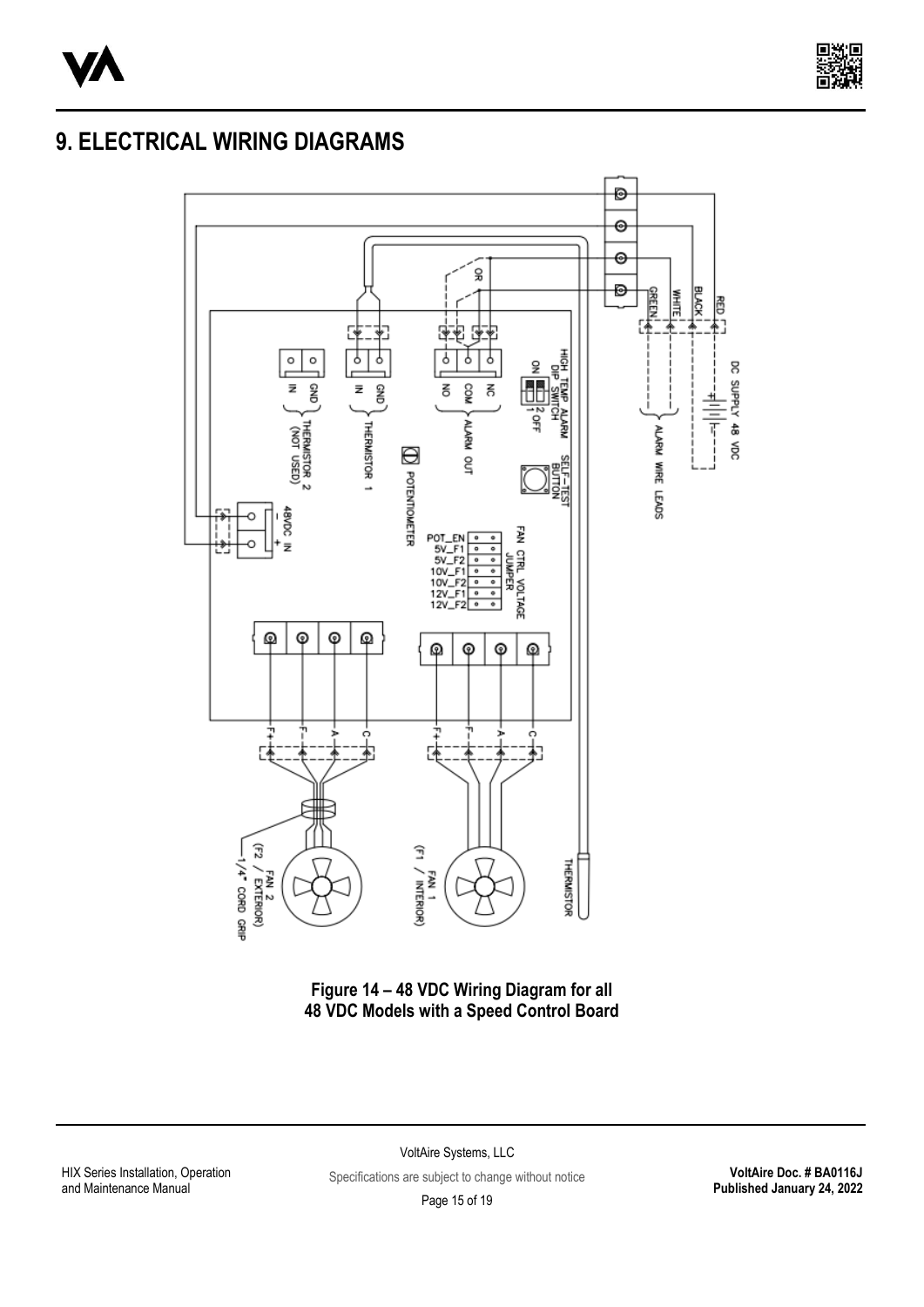



#### **Figure 15 - HIX035, HIX045 & HIX055 115/230VAC Wiring Diagram**

HIX Series Installation, Operation and Maintenance Manual

MANUFACTURER<br>RUN CAPACITOR (A)<br>L2 / N (C)<br>GROUND (D)<br>GROUND (D)

**EBM**<br>BRUCK<br>BRUCK<br>BREEL

 $\begin{array}{ll} \mathbf{ZIFH} \\ \mathbf{BLCCK} \\ \mathbf{BICCK} \\ \mathbf{BLUE} \text{ OR GRX} \\ \mathbf{BLUE} \text{ OR GRX} \end{array}$ 

ROSENBERG<br>BLUCK<br>BLUCK<br>BLUCK<br>GREEN / YELLOW

FAN COLOR CODE

VoltAire Systems, LLC

Specifications are subject to change without notice

**VoltAire Doc. # BA0116J Published January 24, 2022**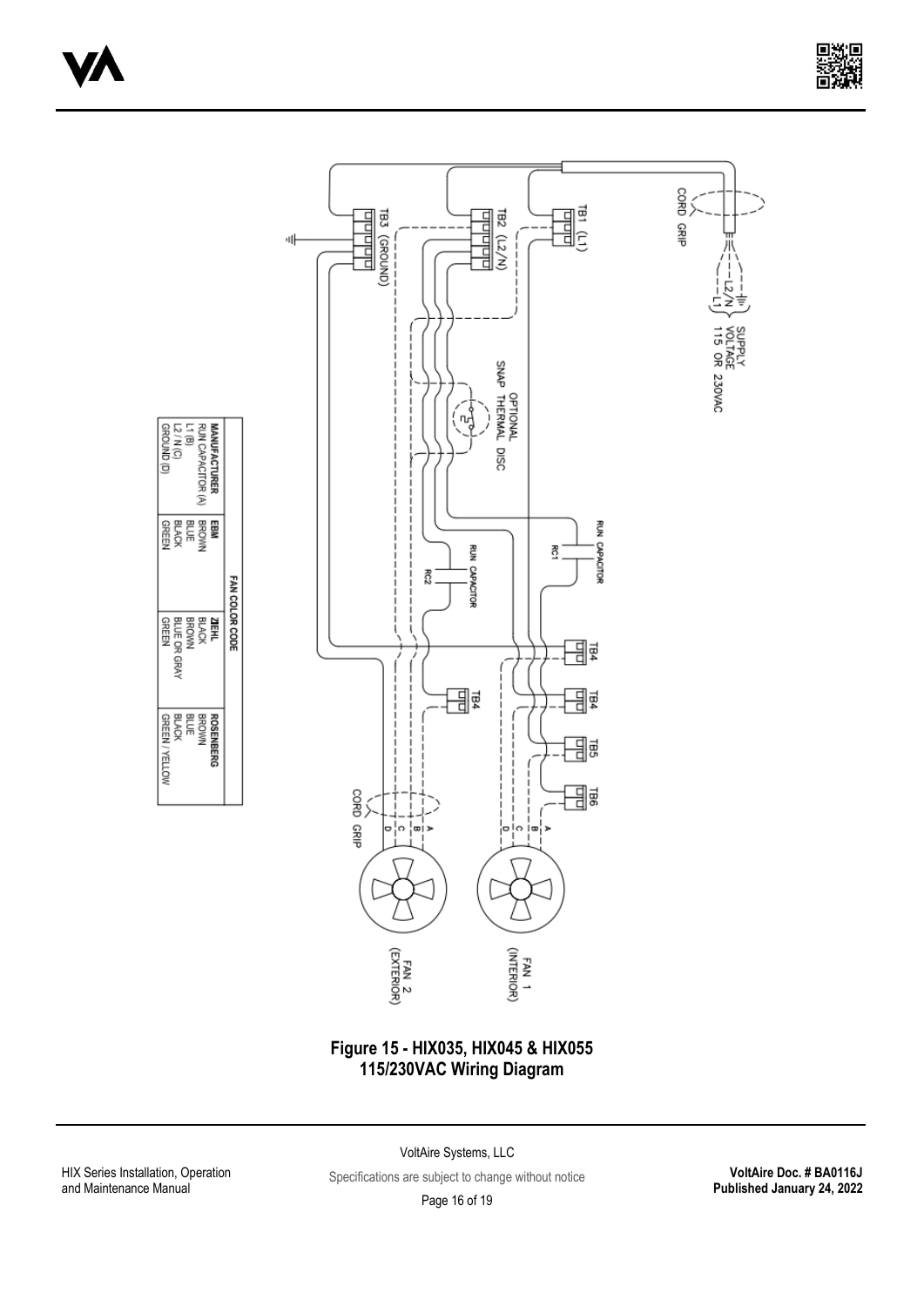



## **[10.](#page-1-8) 48 VDC CONTROL BOARD OPERATION AND TROUBLESHOOTING**

The Voltaire Systems DC control board has an alarm function that activates a Form C contact closure alarm under the following circumstances. The board is designed with both a Normally Open and Normally Closed contact option. This is selected based on the pin usage on the board. Upon alarm, the contacts will close if Normally Open is selected or will open if Normally Closed is selected. Note that these alarms are capable of being present during test mode.

- An internal temperature exceeding the high temperature alarm setpoint will result in an alarm. The board will go into an alarm state but continue to command the fans to operate at 100% speed. A high temperature alarm may be the result of a bad fan motor, defective thermistor, board failure or inadequate heat exchanger size for the heat load.
- The loss of thermistor input will result in an alarm. If the thermistor is defective or disconnected, the control board will go into an alarm state but continue to command the fans to operate at 100% speed. To access the thermistor, remove the cover and the front panel, and the thermistor is located in the upper left hand chamber of the interior airflow path (rear of unit). First check that the thermistor is properly installed and plugged into the board. If detached, plug the thermistor into the board at the THRM1 board terminal, reassemble the unit with front panel and cover, and retest. The NTC thermistor is 10,000 ohms at @ 25°C and uses the J Temperature-Resistance curve. If the thermistor is not functioning properly and has failed, remove the power from the Heat Exchanger model and replace the thermistor and re-test.
- A loss of fan will result in an alarm. The board will go into an alarm state but continue to command the fans to operate at 100% speed. Determine which fan is not running and operating properly by using the test button, remove power to the unit, check all wire connections to ensure you have good connections to the defective fan. If you find that there are no connection problems replace the fan. Once you have a replacement fan remove the cosmetic cover and the front cover to expose the fans, replace the defective fan, reconnect the wires, replace the front panel and cover and apply power to the unit and retest.
- A loss of power to the board will result in an alarm state.

### **11. RECOMMENDED MAINTENANCE**

Although the heat exchangers are designed to require minimal maintenance, it is recommended that the units be inspected periodically for proper operation. The following items can be reviewed during other routine maintenance of the cabinet/equipment:

- Verify operation of the interior and external fans. If the model is a 48 VDC model, use the control board test button to verify operation of the interior and exterior fans.
- Verify that the unit is sealed properly. The field sealing of the unit to the cabinet/equipment should be inspected to ensure proper sealing (See Section 5).
- The heat exchanger core includes two flow paths, an interior and exterior. These flow paths may be vacuumed to remove any dust and dirt. To do so, remove the supply voltage to the unit to ensure that the fans are not operating. Remove the heat exchanger cover by removing the Torx security screws on the left and right side. Remove the front panel to gain access to both the interior and exterior flow paths and vacuum both sides. Replace the front panel, verify proper sealing, and replace the cover.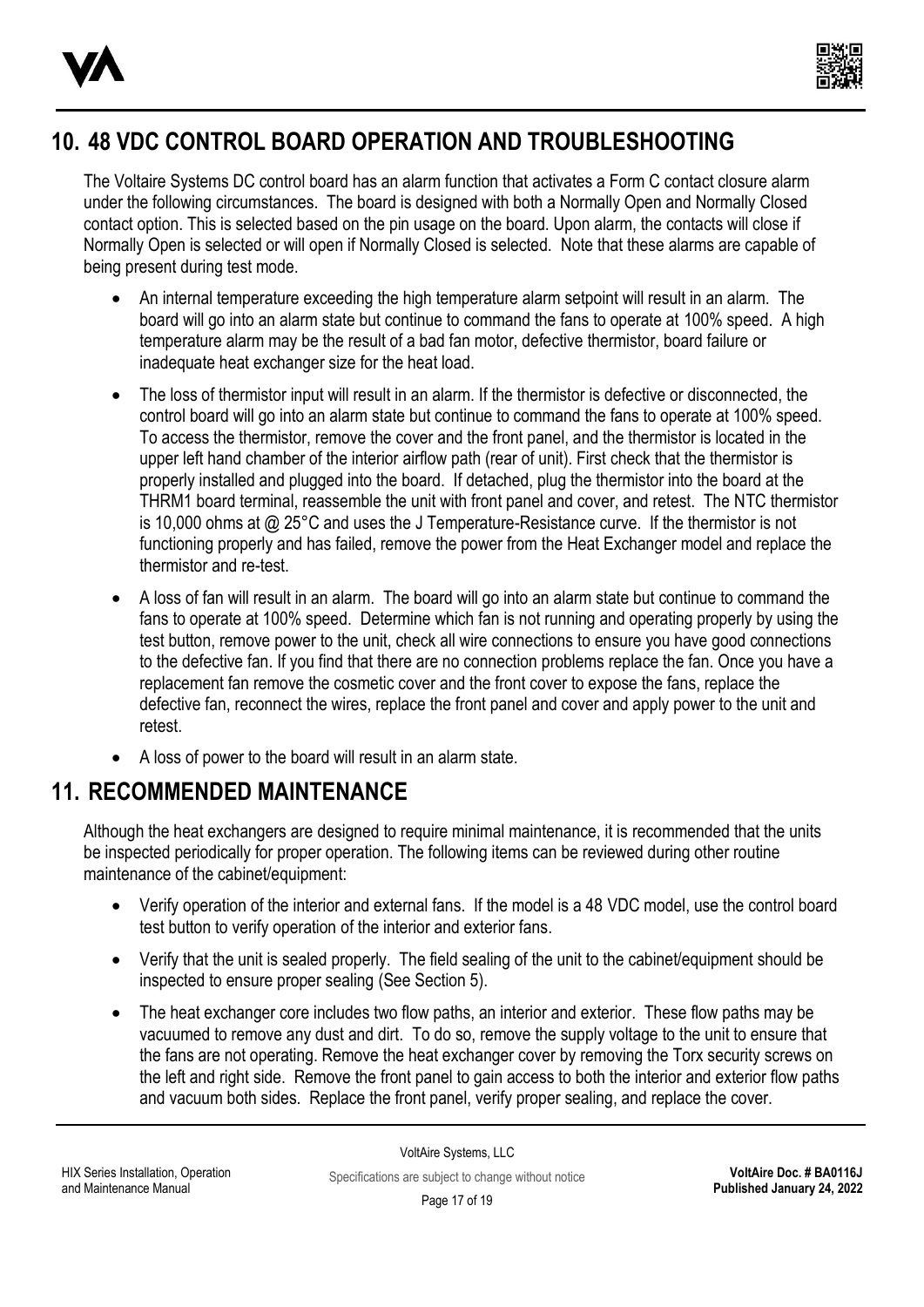



### **[12.](#page-1-9) SPARE PARTS**

Refer t[o www.voltairesys.com](http://www.voltairesys.com/) or the QR code in the top right corner of the page.

### **[13.](#page-1-10) WARRANTY**

### **VOLTAIRE SYSTEMS THERMAL UNITS LIMITED WARRANTY AND LIMITATIONS OF LIABILITY**

#### **(Applies to All Heat Exchangers, Pressurization Units, Fan Units, and Air Conditioners)**

The VoltAire Systems, LLC ("VoltAire") Non-Transferable Limited Warranty ("Limited Warranty") is applicable for 12 months following the shipment of the product to the original purchaser ("Purchaser") defined as the "Warranty Period". VoltAire warrants to the original purchaser during the Warranty Period that all materials and workmanship are free of defects of quality and operation that would impair the usefulness of the original air conditioner, fan unit, or heat exchanger (collectively herein referred to as "Product") during the Warranty Period. This Limited Warranty is for all components of the Product, except filters, when installed and operated under the following conditions:

- A. In strict accordance with the Product's Installation and Operation Manual, as may be revised from time to time with the latest version available at www.voltairesys.com.
- B. Maximum voltage variation no greater than plus or minus 10% of nameplate nominal rating.
- C. Maximum frequency variation no greater than plus or minus 3 Hz. of nameplate nominal rating.
- D. Must not exceed minimum and maximum stated temperatures on the nameplate.
- E. Not to exceed (BTU/Hr.) rating, including any heat sink, as indicated on the nameplate.
- F. Installed per all local, State and Federal Codes
- G. The unit must not be restarted for a period of five (5) minutes after intentional or accidental shut-off of a compressor. (This does not apply to heat exchangers or pressurization units.)

The Limited Warranty is void and not applicable if:

- A. The Product is installed improperly
- B. The Product is not maintained properly, including prolonged operation with dirty filters or coils.
- C. The Product is modified, abused and/or tampered
- D. The Product is applied in an incorrect manner, including operation within a corrosive atmosphere (including but not limited to coastal applications)
- E. The Product is used with the incorrect refrigerant (air conditioners only)
- F. The Product is damaged and/or inoperable due to accidents or events beyond the reasonable control of VoltAire and Acts of God
- G. The Product is repaired with parts not provided by VoltAire
- H. The Product is installed and operated outside the United States, Mexico, and/or Canada.

Damage during freight is not included with this Limited Warranty. The Purchaser must insure the Product is installed by a competent, professional, qualified contractor, following all local, state, and national codes and industry standards. The Purchaser must provide adequate maintenance (e.g. filter changes, coil cleanings).

The Limited Warranty covers the Product only during the Warranty period, and the Limited Warranty does not include any labor, freight, and/or consequential damages or loss. Upon Notification by the Purchaser, VoltAire solely reserves the right to either: